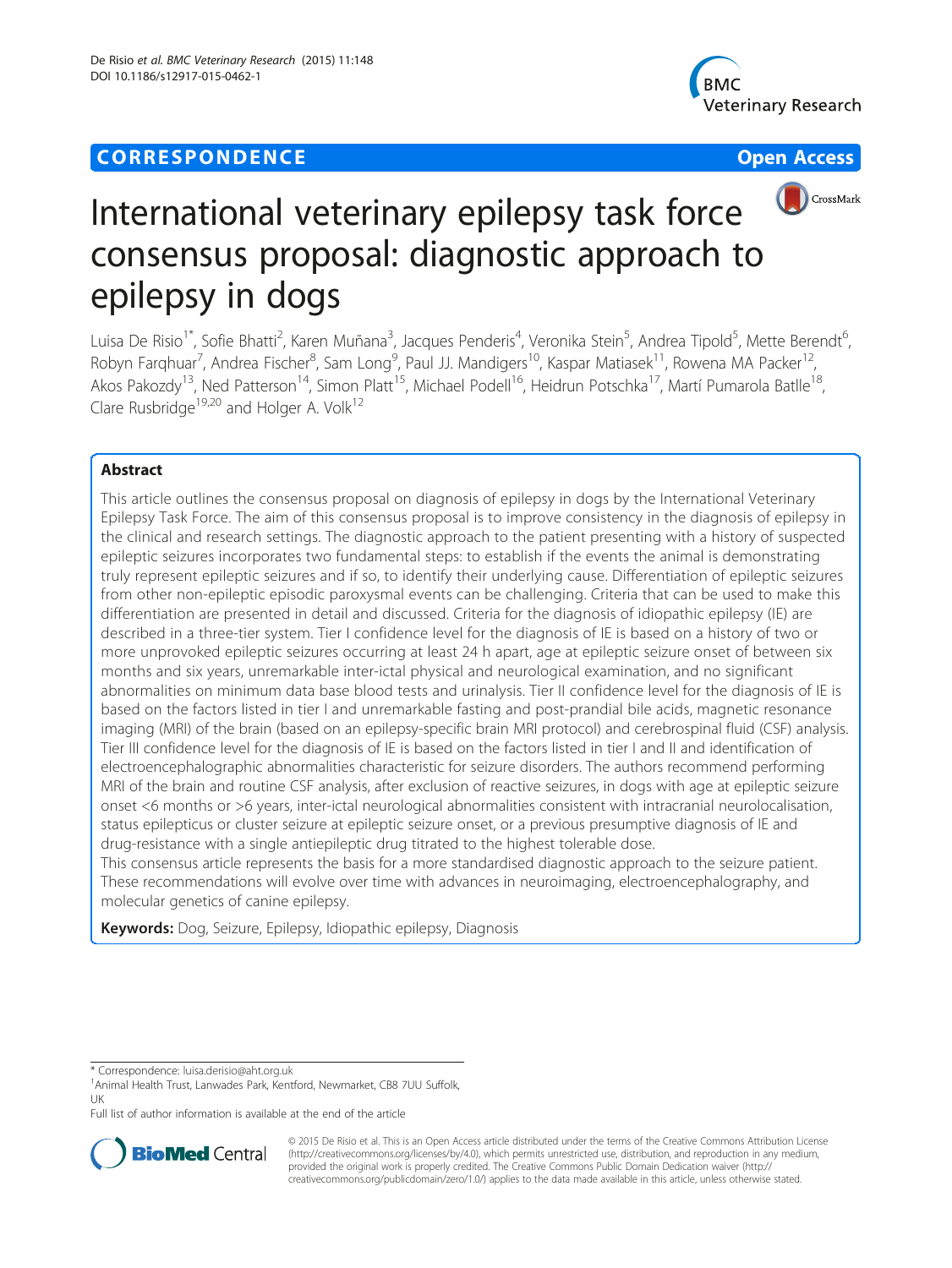#### Background

An epileptic seizure is "a transient occurrence of signs due to abnormal excessive or synchronous neuronal activity in the brain" [[1\]](#page-9-0) which may manifest in different ways and may be caused by a variety of underlying aetiologies. Epilepsy is defined as a disease of the brain characterized by an enduring predisposition to generate epileptic seizures. This definition is usually practically applied as the occurrence of two or more unprovoked epileptic seizures at least 24 h apart [\[2\]](#page-9-0).

The term idiopathic epilepsy (IE) has been used in a variety of settings in the veterinary literature and by veterinarians in clinical practice. Analogous with a recently debated proposal for a revised classification by the International League against Epilepsy (ILAE) [[3](#page-9-0)], it has also been proposed that the term idiopathic should be replaced in the veterinary literature [\[4](#page-9-0)]. The term genetic epilepsy was therefore introduced to refer to epilepsy occurring as a direct result of a known or strongly suspected genetic defect (or defects) and in which epileptic seizures are the primary clinical sign of the disorder. In general, genetic epilepsies usually have no identifiable structural brain lesions or other neurologic deficits, and have an age-dependent onset. The term unknown epilepsy has been proposed to refer to epilepsy where the underlying cause is unknown [[3, 4\]](#page-9-0). However, a more recent review article discussed how the substitution of the term 'idiopathic' with 'genetic' may be misleading and idiopathic epilepsy was defined as an epilepsy of predominantly genetic or presumed genetic origin in which there were no gross neuroanatomic or neuropathologic abnormalities nor other relevant underlying diseases [\[5](#page-9-0)]. In our consensus proposal on classification and terminology (see consensus on epilepsy definition, classification and terminology in companion animals) we have explained why we recommend retaining the term IE, and have defined IE as a disease in its own right, per se. A genetic origin of IE is supported by genetic testing (when available) and a genetic influence is supported by a high breed prevalence (>2 %), genealogical analysis and/or familial accumulation of epileptic individuals. However in the clinical setting IE remains most commonly a diagnosis of exclusion following diagnostic investigations for causes of reactive seizures and structural epilepsy.

To date different criteria have been used in the veterinary literature to diagnose IE. The majority of veterinary studies have used a history of recurrent epileptic seizures, an unremarkable inter-ictal clinical and neurological examination and an unremarkable complete blood cell count and serum biochemistry profile as the minimum criteria for its diagnosis. However, the exact parameters included in the biochemistry profile vary among studies and institutions. Age at seizure onset has not been consistently used as a diagnostic criteria, and when used the age range has varied, most commonly being 1 to 5 years, 6 months to 5 years or 6 months to 6 years. An unremarkable magnetic resonance imaging (MRI) study of the brain and cerebrospinal fluid (CSF) analysis have been used inconsistently as diagnostic criteria and there has been wide variability in MRI protocols. To further support the diagnosis of IE, particularly when brain MRI was not performed, a minimum follow-up period ranging from 1 to 3 years without the development of inter-ictal neurological deficits has also been suggested [[6](#page-9-0)–[8](#page-9-0)].

To improve consistency in the diagnosis of IE amongst institutions and clinical studies we have produced the following consensus proposal.

#### Criteria for the diagnosis of epileptic seizures

The diagnostic approach to the patient presenting with a history of suspected epileptic seizures incorporates two fundamental steps:

- 1. Establish if the events the animal is demonstrating truly represent epileptic seizures or are consistent with a different episodic paroxysmal disorder.
- 2. Identify the underlying cause of the epileptic seizure.

#### 1. Is the animal having epileptic seizures?

First of all the clinician needs to determine whether the dog is indeed having epileptic seizures. A detailed and accurate history is the foundation for investigation of the seizure patient [\[9\]](#page-9-0). The owner of the epileptic dog should complete a standardised epilepsy questionnaire (Additional file [1](#page-9-0)) and obtain video-footage whenever possible. This information can help the clinician to clarify the nature of the event (e.g., epileptic seizure versus other episodic paroxysmal event) and its phenotype. Numerous disorders can result in episodic paroxysmal events that may mimic epileptic seizures. A detailed review of paroxysmal movement disorders as well as other events which may mimic epileptic seizures is beyond the scope of this consensus article and can be found elsewhere [[10](#page-9-0), [11](#page-9-0)]. The main focus of this section of our consensus article is the criteria allowing differentiation of epileptic seizures from other nonepileptic episodic paroxysmal events (Table [1\)](#page-2-0).

A complete clinical and neurological examination may help identify abnormalities suggestive of underlying disease processes, including cardiovascular system abnormalities in dogs with syncope and clinical signs of neuromuscular disease, vestibular dysfunction or forebrain disease.

Paroxysmal movement disorders or paroxysmal dyskinesias refer to abnormal, sudden, involuntary contraction of a group of skeletal muscles which recur episodically [[10](#page-9-0)]. These paroxysms can be challenging to differentiate from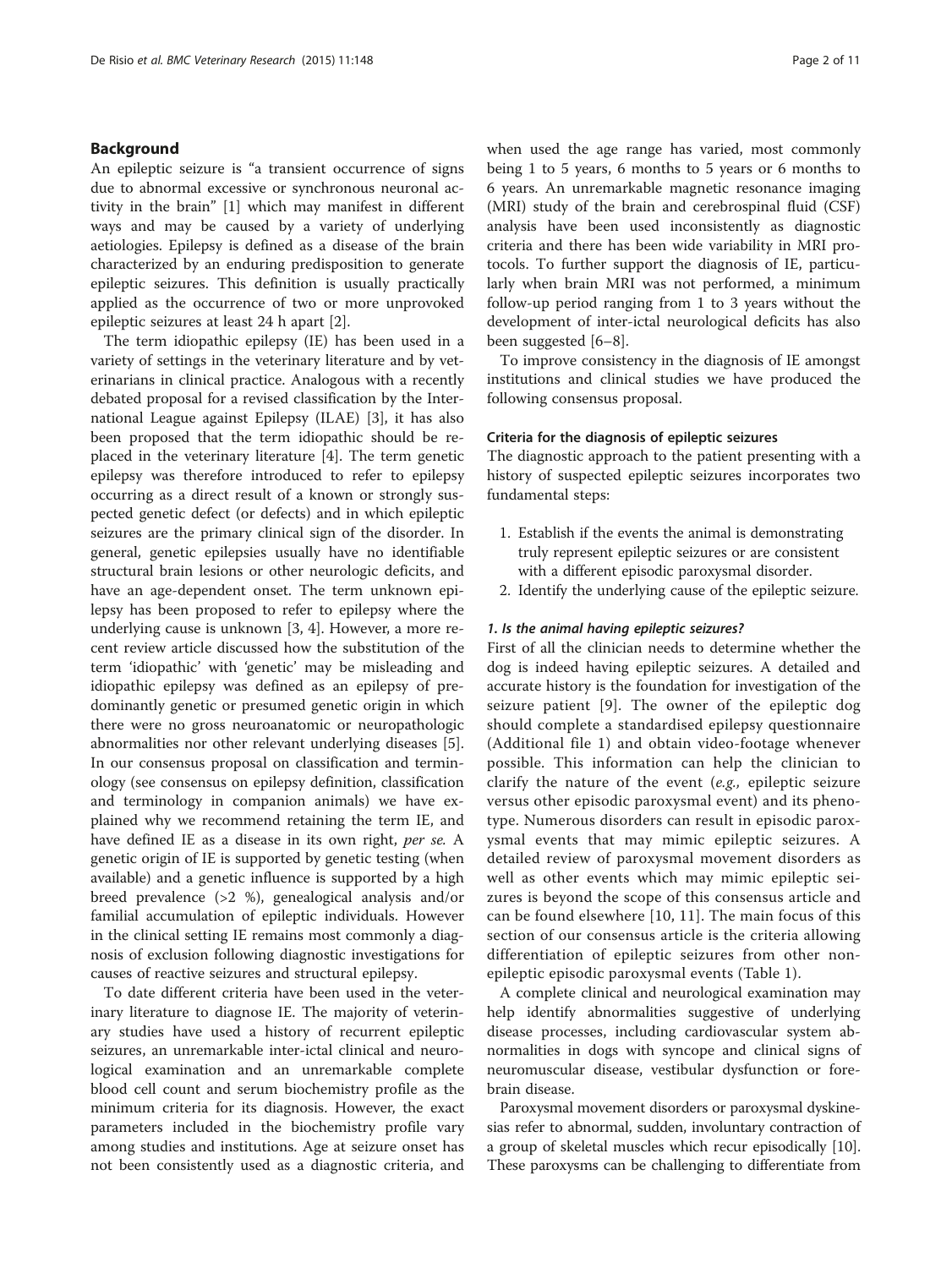### <span id="page-2-0"></span>Table 1 Clinical characteristics of episodic disorders

| Discriminator                          | Syncope                                                                                                 | Narcolepsy/<br>Cataplexy                                      | Neuromuscular<br>weakness                                                               | Paroxysmal behaviour<br>changes (compulsive<br>disorder)                                    | Vestibular<br>attack                                                                    | Paroxysmal<br>Dyskinesia                                                                                  | Idiopathic head<br>tremor                              | Seizure                                                                                                                                                                           |
|----------------------------------------|---------------------------------------------------------------------------------------------------------|---------------------------------------------------------------|-----------------------------------------------------------------------------------------|---------------------------------------------------------------------------------------------|-----------------------------------------------------------------------------------------|-----------------------------------------------------------------------------------------------------------|--------------------------------------------------------|-----------------------------------------------------------------------------------------------------------------------------------------------------------------------------------|
| Clinical status<br>between<br>episodes | Normal or<br>arrhythmia,<br>pulse deficits, heart<br>murmur, cyanosis,<br>abnormal lung<br>auscultation | Altered sleep/wake<br>cycle, normal clinical<br>examination   | Normal or<br>generalised<br>weakness, muscle<br>atrophy, pain,<br>decreased<br>reflexes | Normal                                                                                      | Normal                                                                                  | Normal                                                                                                    | Normal                                                 | Normal or forebrain<br>signs                                                                                                                                                      |
| Precipitating event or<br>trigger      | Exercise, excitement                                                                                    | Excitement, eating                                            | Activity, exercise                                                                      | Behavioural triggers<br>(e.g., fear)                                                        | None                                                                                    | None or activity,<br>exercise,<br>excitement,<br>stress                                                   | None or stress,<br>fatique,<br>overstimulation         | None or flashing lights,<br>anxiety, stress                                                                                                                                       |
| Pre-event changes                      | None                                                                                                    | None                                                          | None                                                                                    | None                                                                                        | None                                                                                    | None                                                                                                      | None                                                   | Pre-ictal signs may be<br>observed including:<br>anxiety, restlessness,<br>increased affection,<br>contact-seeking,<br>withdrawal, hiding,<br>aggressiveness, and<br>vocalization |
| Event description                      | Brief, sudden<br>collapse<br>and rapid recovery                                                         | Sudden collapse                                               | Stiff, stilted gait<br>prior to collapse                                                | Pacing, barking,<br>licking,<br>chasing imaginary<br>objects or tail,<br>chewing<br>objects | Head tilt,<br>nystagmus,<br>vestibular ataxia,<br>collapse towards<br>side of head tilt | Dystonia, chorea,<br>ballismus, athetosis,<br>tremors, impaired<br>posture, inability<br>to stand or walk | Vertical or<br>horizontal<br>rhythmic head<br>movement | Depending on seizure<br>focus, focal or generalized,<br>tonic-clonic movements<br>most common                                                                                     |
| Level of<br>consciousness              | Reduced to absent                                                                                       | Normal if only<br>cataplexy. Absent<br>(asleep) in narcolepsy | Normal                                                                                  | Normal                                                                                      | Normal or<br>disorientated                                                              | Normal                                                                                                    | Normal                                                 | Often impaired                                                                                                                                                                    |
| Autonomic signs                        | Possible<br>abnormalities<br>of heart rate and<br>rhythm                                                | None                                                          | None                                                                                    | None                                                                                        | None                                                                                    | None                                                                                                      | None                                                   | Possible: hypersalivation,<br>defaecation, urination                                                                                                                              |
| Muscle tone                            | Flaccid (all body)                                                                                      | Flaccid (all body)                                            | Often flaccid<br>(can<br>appear spastic<br>with certain<br>myopathies)                  | Normal                                                                                      | Unilateral decrease<br>in extensor muscle<br>tone                                       | Hypertonicity (focal<br>or generalised)                                                                   | Normal                                                 | Typically increased: tonic<br>(hypertonicity) or<br>alternating tonic-clonic<br>movements                                                                                         |
| Lateralising signs                     | No                                                                                                      | No                                                            | No                                                                                      | No                                                                                          | Yes                                                                                     | Possible                                                                                                  | <b>No</b>                                              | Possible                                                                                                                                                                          |
| Duration                               | Seconds                                                                                                 | Seconds to minutes                                            |                                                                                         | Minutes to hours Minutes to hours                                                           | Seconds to hours                                                                        | Seconds to hours                                                                                          | Seconds to<br>hours                                    | Seconds to minutes or<br>> 5 min in case of status<br>epilepticus                                                                                                                 |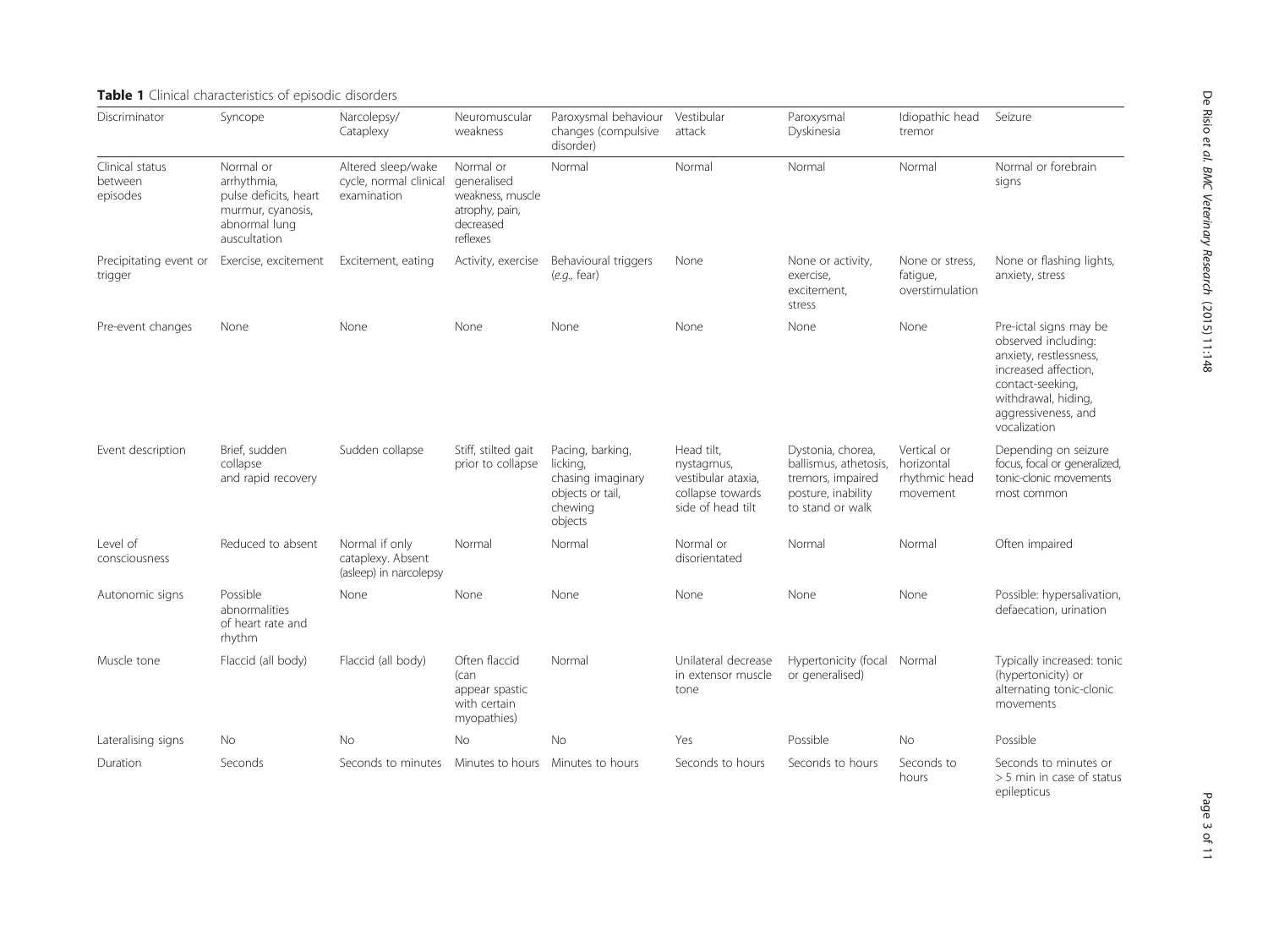# Table 1 Clinical characteristics of episodic disorders (Continued)

| Post-episodic changes | None                                                              | None                                       | None                                                                               | None                           | None                                                   | None or tiredness                                                                                                                                        | None, tiredness,<br>or restlessness | Post-ictal signs<br>frequently<br>occur including:<br>disorientation.<br>aggressive<br>behaviour, restlessness,<br>pacing, lethargy, deep<br>sleep, hunger, thirst,<br>ataxia,<br>proprioceptive deficits,<br>and blindness |
|-----------------------|-------------------------------------------------------------------|--------------------------------------------|------------------------------------------------------------------------------------|--------------------------------|--------------------------------------------------------|----------------------------------------------------------------------------------------------------------------------------------------------------------|-------------------------------------|-----------------------------------------------------------------------------------------------------------------------------------------------------------------------------------------------------------------------------|
| Further comments      | May be<br>accompanied<br>by cough, increased<br>respiratory noise | Often occurs in<br>young purebred<br>dogs. | May be<br>accompanied by<br>dysphagia,<br>dysphonia,<br>regurgitation,<br>dyspnoea | History of anxiety<br>disorder | Subtle signs of<br>vestibular disease<br>might persist | Interaction with the Episodes can be<br>owner can alleviate<br>or interrupt the<br>episode. Consider<br>breed specific<br>disorders and age<br>at onset. | interrupted by<br>the owner         | Facial muscles often<br>involved during the ictus                                                                                                                                                                           |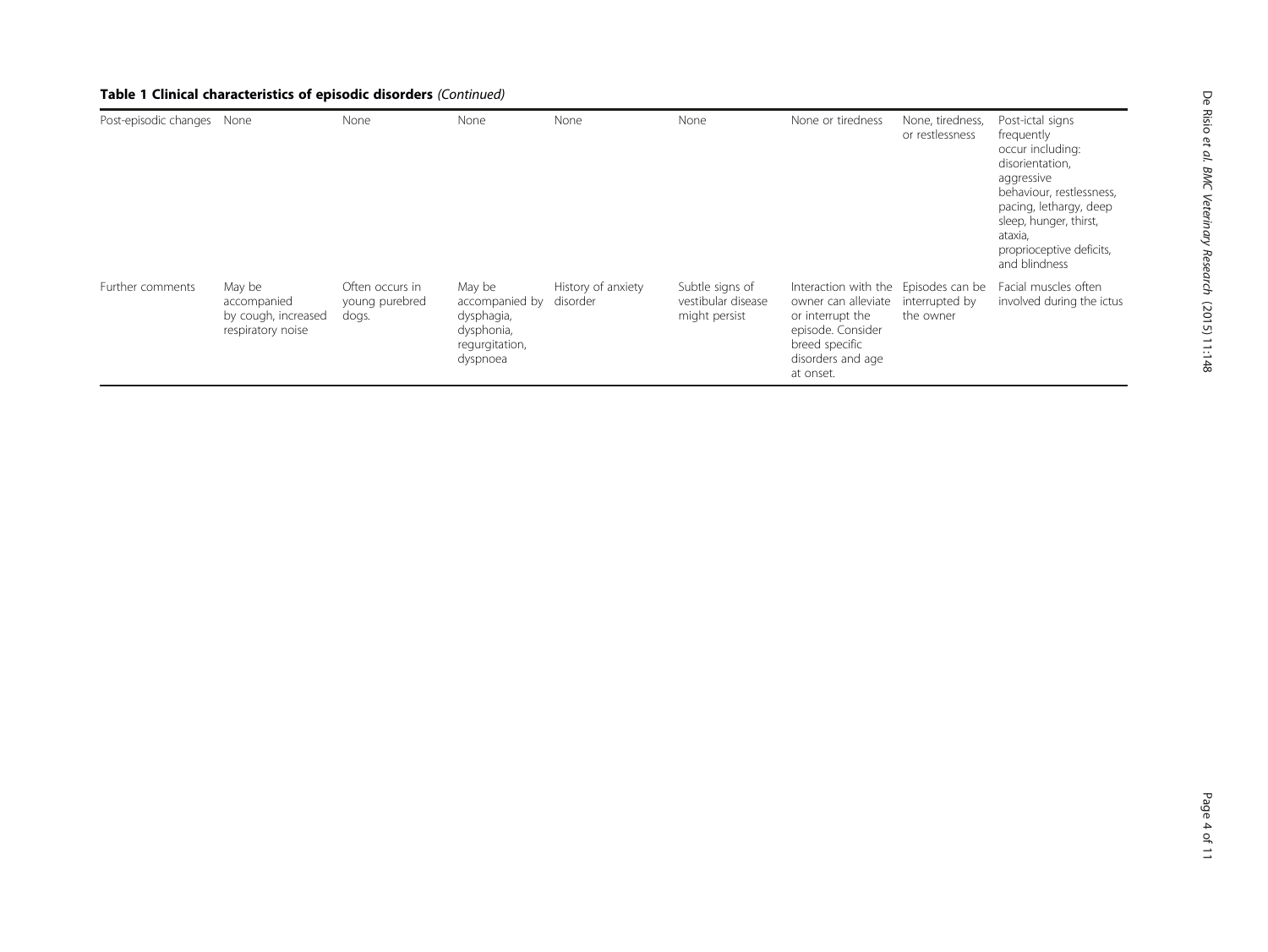epileptic seizures, particularly from focal motor epileptic seizures. Animals affected by movement disorders are often normal between episodes. The absence of other clinical signs during the episodes, including autonomic signs, changes in consciousness and electroencephalographic abnormalities, have been suggested to support the diagnosis of paroxysmal movement disorders [\[10](#page-9-0)]. However, focal epileptic seizures can occur with no concurrent alteration in consciousness or autonomic signs and electroencephalography (EEG) is often challenging to perform in the clinical setting. In a recent study evaluating the diagnostic utility of inter-ictal short time EEG recordings in epileptic dogs under general anaesthesia with propofol and the muscle relaxant rocuronium bromide, interictal paroxysmal epileptiform activity was detected in only 25 % of IE dogs [[12](#page-10-0)]. The signalment and age at onset of the paroxysmal event can assist in establishing the nature of these events. Certain movement disorders are breed-specific, generally occur in young dogs and their phenotype may be well characterised [\[10\]](#page-9-0). To date the associated genetic defect (e.g., deletion in the gene BCAN) has been identified only in Cavalier King Charles spaniels with paroxysmal exercise-induced dyskinesia (also known as episodic falling) [\[13, 14\]](#page-10-0). Genetic investigations in other breeds are ongoing. Identification of causative genetic mutations of breed specific movement disorders will significantly improve our ability to diagnose these conditions. Interestingly, specific mutations in human patients with dyskinesias may also be associated with epileptic seizures or a high occurrence of seizure disorders in their relatives [[15](#page-10-0)].

A genetic predisposition to IE has been suggested in numerous canine breeds [\[16](#page-10-0)] and a familial history of recurrent epileptic seizures or IE should raise the suspicion of IE, although diagnostic procedures need to be performed to exclude other aetiologies. Generalised epileptic seizures typically occur at rest or during sleep, last less than 5 min and are usually followed by abnormal clinical manifestations (post-ictal signs) including disorientation, restlessness, pacing, lethargy, deep sleep, hunger, thirst, ataxia, proprioceptive deficits, and less commonly, aggressive behaviour and blindness. The presence of impaired consciousness (e.g., altered awareness and responsiveness to the environment and stimuli), oro-facial muscle involvement, autonomic signs and convulsions during the ictus all support the classification of the episodes as epileptic seizures. During the ictus (particularly during the generalized epileptic seizure phase) the animal cannot be distracted and the owner cannot alter the course of the event by manipulating the dog. Conversely, dogs with paroxysmal movement disorders tend to continue to attempt to perform the activity they were previously doing (e.g., playing) during the paroxysmal event and owner intervention may alter the course of the episode. For example, in the majority of Dobermanns with idiopathic head tremor, the owners reported that they could consistently interrupt each head tremor episode. In some cases, stroking the dogs, talking to them, or asking them to get up was sufficient to interrupt the episode. In other cases, stronger stimuli (favourite toys or snacks, encouraging them, taking them for a walk) were needed to interrupt the head tremor episode [[17\]](#page-10-0). Similarly in a study in English bulldogs with idiopathic head tremors, several owners reported that distraction or treats were generally sufficient to alter or stop the episodes [\[18\]](#page-10-0).

A recent study highlighted the challenge in differentiating epileptic and non-epileptic paroxysmal events. This study investigated the level of agreement between veterinarians (both neurology specialists and non-specialists) in the description and classification of videos depicting canine and feline paroxysmal events, where the observers were blinded to the history, results of diagnostic investigations and treatment response [\[19](#page-10-0)]. The level of agreement on whether a paroxysmal event was an epileptic seizure or other paroxysm was fair. Overall agreement on epileptic seizure type was moderate. Generalised epileptic seizures had the highest level of agreement and focal epileptic seizures had the lowest. Agreement was fair for level of consciousness and the presence of autonomic signs, but poor for neurobehavioral signs. Agreement for motor signs ranged from poor to moderate. There were significant differences in epileptic seizure semiology and classification between specialists and non-specialists.

Absolute confirmation of the epileptic nature of an event can only be obtained by observing simultaneously the characteristic EEG changes and physical manifestation of the seizures, however this is rarely practical in veterinary medicine and currently there is no reliable, standard protocol for acquiring EEG recordings in dogs. Physiological artifacts (e.g., muscle contractions, electrocardiogram, electrooculogram) and physical factors (e.g., EEG instrumentation, electrode type and montage, methods of patient restraint) affect acquisition and interpretation of EEG tracings [[20\]](#page-10-0). Variability in the physical factors mentioned above has contributed to discrepancies in the results of numerous veterinary studies evaluating EEG. Efforts are currently in progress to further develop EEG recording in veterinary clinical practice. Although it is unlikely that EEG will become a routine diagnostic procedure for all epileptic dogs in the near future, EEG may become more widely used by veterinary neurology specialists for the investigation of selected cases (e.g., dogs in which a diagnosis of epilepsy versus other episodic paroxysmal disorder is particularly challenging). As an example, a veterinary video-EEG study diagnosed a juvenile Chihuahua with subtle myoclonic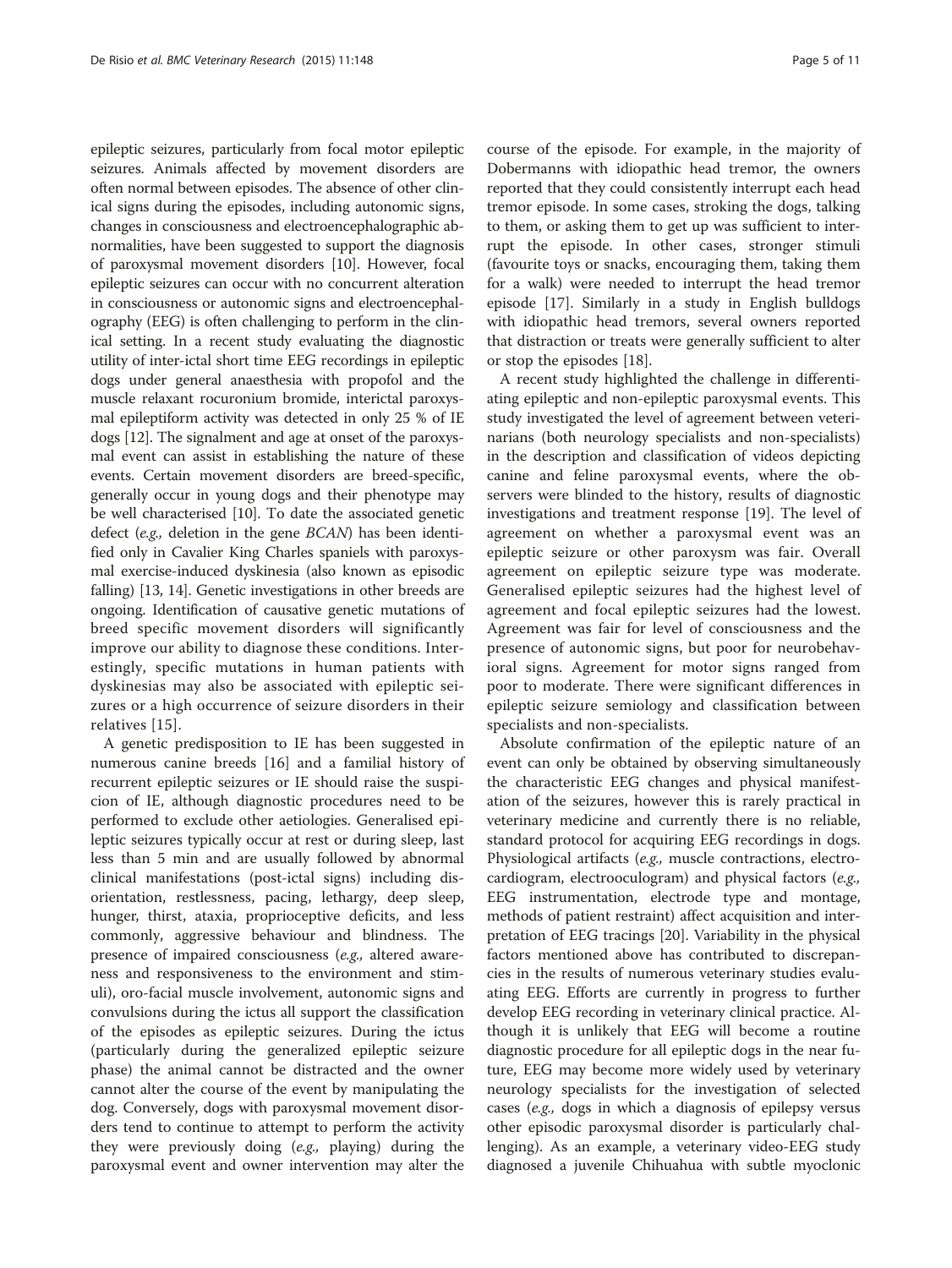absence events with perioral myoclonia and head twitching [[21\]](#page-10-0). The author identified bilateral generalised synchronous 4Hz spike-and-wave complexes on ictal EEG time locked with the "absence-like" event, along with rhythmically correlated head and nose twitching. In this case video-EEG was essential to confirm the epileptic nature of the episodes. Currently the paucity of veterinary literature does not allow a clear consensus recommendation for EEG recording in veterinary patients to be proposed.

# 2. What is the cause of the epileptic seizure?

After having established that the episodic paroxysmal events do indeed represent epileptic seizures, the next step is to determine the underlying cause as this will have major implications on treatment selection and prognosis. Both intra and extra cranial disorders can cause seizure activity.

Reactive seizures Reactive seizures can result from systemic metabolic disorders (e.g., hypoglycaemia, electrolyte disorders, portosystemic shunt resulting in hepatic encephalopathy) or from intoxications (e.g., carbamates, organophosphates, lead poisoning, ethylene glycol toxicity, metaldehyde, strychnine). The history and clinical presentation may help the clinician to suspect a particular aetiology, although diagnosing certain intoxications can be quite challenging. In a recent study the most frequent cause of reactive seizures were intoxications (39 %, 37/96 of dogs) and hypoglycaemia (32 %, 31/96 of dogs) [\[22\]](#page-10-0). In this study, 41 % (39/96) of dogs were presented in status epilepticus [\[22\]](#page-10-0). Another study showed that dogs with reactive seizures caused by exogenous toxicity have a significantly higher risk of developing status epilepticus, particularly as first manifestation of a seizure disorder, than dogs with other seizure aetiologies [[23\]](#page-10-0). Dogs with poisoning had a 2.7 times higher risk of presenting in status epilepticus at seizure onset than dogs with IE or structural epilepsy [\[23](#page-10-0)]. The clinical presentation in dogs with metabolic and toxic disorders is variable and depends on the underlying aetiology. Toxic disorders often have an acute (< 24 h) onset and neurological signs may be preceded or accompanied by gastrointestinal, cardiovascular or respiratory signs. Dependent on the specific toxin, muscle tremors and fasciculations are frequently the initial clinical signs. Metabolic disorders can present with an acute, subacute, or chronic onset and may be progressive or relapsing and remitting. For example, chronic lead intoxication may result in recurrent seizures. Systemic clinical abnormalities can often be detected on general physical examination. Generally neurological examination reveals deficits consistent with diffuse, bilateral and often symmetrical forebrain involvement.

Structural epilepsy Structural forebrain disorders resulting in epileptic seizures include a large array of conditions including vascular, inflammatory/ infectious, traumatic, anomalous/ developmental, neoplastic and degenerative diseases. Neurological examination is often abnormal and may reveal asymmetric neurological deficits in dogs with lateralised brain pathology. In a recent study, 47 % of dogs with lateralised structural cerebral lesions had asymmetrical neurological deficits and 55 % of dogs with symmetrical structural brain lesions had symmetrical neurological deficits identified on neurological examination [[24](#page-10-0)]. Dogs with inter-ictal neurological abnormalities were 16.5 times more likely to have an asymmetrical structural cerebral lesion and 12.5 times more likely to have a symmetrical structural cerebral lesion than IE [\[24](#page-10-0)]. A normal inter-ictal neurological examination, however, does not completely rule out structural epilepsy as focal lesions in particular areas of the forebrain, such as the olfactory bulb, frontal and pyriform lobes ("clinically silent regions") can result in epileptic seizures without any other neurological signs. Indeed, in the study mentioned above, 23 % (34/146) of dogs with structural epilepsy had a normal neurological examination in the inter-ictal period. In a study on risk factors for development of epileptic seizures in dogs with intracranial neoplasia, an epileptic seizure was the first sign of intracranial disease noted by the owners in 76 % of dogs and dogs with frontal lobe neoplasia were more likely to develop epileptic seizures than dogs with neoplasia in other intracranial locations [\[25\]](#page-10-0).

The inter-ictal neurological status has been combined with the dog's age at epileptic seizure onset in an attempt to predict the probability of identifying structural cerebral disorders in dogs presenting with recurrent epileptic seizures (see section below on recommendation on when to perform MRI of the brain).

Epileptic seizure type (e.g., focal versus generalised) should not be used as an isolated variable to predict the presence of structural cerebral disease. Indeed focal epileptic seizures have been reported in dogs with IE [[26](#page-10-0)–[29](#page-10-0)] and in a recent study the prevalence of generalised epileptic seizures was similar between dogs with IE (77 %) and dogs with asymmetrical structural cerebral lesion (79 %) [\[24](#page-10-0)]. Furthermore, in a study in dogs with epileptic seizures associated with intracranial neoplasia, 93 % of dogs had generalised epileptic seizures and 7 % had focal epileptic seizures [\[25\]](#page-10-0). A detailed description of diagnosis of exogenous toxic, metabolic and structural forebrain disorders is beyond the scope of this consensus article and can be found elsewhere [\[30](#page-10-0)–[32\]](#page-10-0).

Idiopathic epilepsy The diagnosis of IE is one of exclusion and is made based on the age at epileptic seizure onset, unremarkable inter-ictal physical and neurological examinations, and exclusion of metabolic, toxic and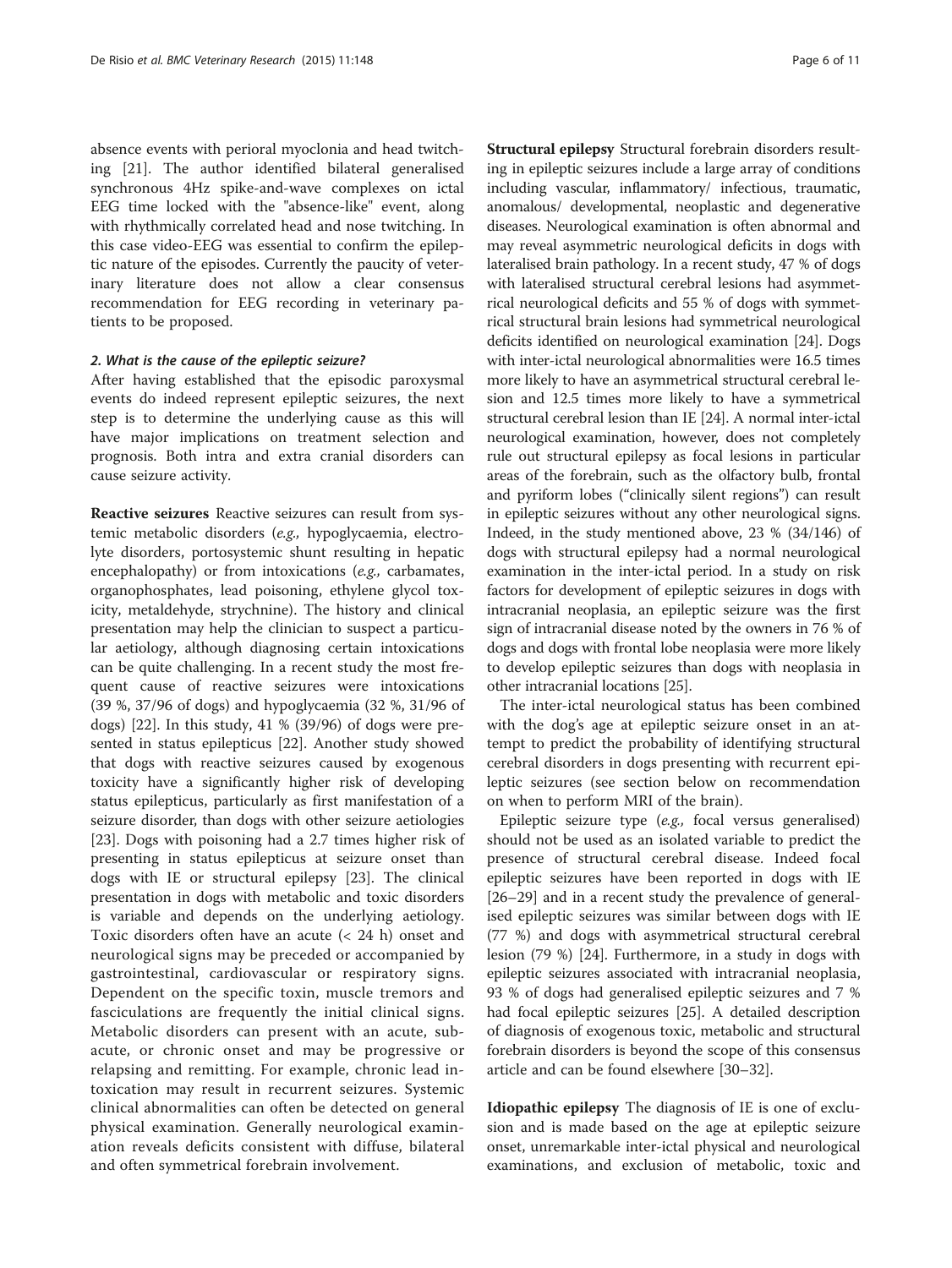structural cerebral disorders by means of diagnostic investigations. A history of IE in genetically related dogs further supports the diagnosis.

The dog's age range at seizure onset has been evaluated in various studies in order to predict the likelihood of diagnosing IE (see recommendation on when to perform MRI of the brain).

#### Criteria for the diagnosis of Idiopathic epilepsy Tier I confidence level for the diagnosis of IE

A history of two or more unprovoked epileptic seizures occurring at least 24 h apart, age at epileptic seizure onset of between 6 months and 6 years, unremarkable inter-ictal physical and neurological examination (except for antiepileptic drug (AED) induced neurologic abnormalities and post-ictal neurologic deficits), and no clinically significant abnormalities on minimum data base (MDB) blood tests and urinalysis. MDB blood tests include: complete blood cell count (CBC), serum biochemistry profile (sodium, potassium, chloride, calcium, phosphate, alanine aminotransferase (ALT), alkaline phosphatise (ALP), total bilirubin, urea, creatinine, total protein, albumin, glucose, cholesterol, triglycerides, and fasting bile acids and/or ammonia). Urinalysis includes specific gravity, protein, glucose, pH, and sediment cytology. A family history of IE further supports the diagnosis.

Dogs with suspected AED-induced neurologic abnormalities and/ or postictal neurologic deficits should be re-examined when steady state serum concentrations of AED is achieved or resolution of post-ictal changes is expected (within less than 1 week), respectively.

Neurobehavioural comorbidities can occur in dogs with IE [[33\]](#page-10-0), similarly to human patients [\[34\]](#page-10-0), and their presence should therefore not imply a diagnosis of structural epilepsy. However MRI studies of the brain (see consensus statement on epilepsy-specific brain MRI protocol) and CSF analysis are recommended in these dogs.

Additional discretionary laboratory parameters depending on the index of disease suspicion include: fasting and post-prandial bile acids, fasted ammonia and abdominal ultrasound when hepatic encephalopathy is suspected; total T4 (TT4), free T4 (fT4), and thyroid stimulating hormone (TSH) when thyroid disorders are suspected (thyroid testing should be performed prior to long term treatment with AEDs due to possible interactions between AED and the thyroid hormones); fructosamine, glucose curve and/ or glucose:insulin ratio when insulinoma is suspected; serum creatine kinase (CK) activity and lactate levels whenever muscle disease is suspected (results should be interpreted in relation to time of sampling since the last epileptic seizure event and severity and duration of the epileptic seizure event, as excessive muscle activity

during epileptic seizures activity can transiently increase CK activity and lactate levels); serology/ polymerase chain reaction (PCR)/ antigen testing for regional infectious disorders (these should be performed whenever infectious disorders are suspected); vitamin B12 when cobalamin malabsorption is considered; ionized calcium when hypocalcemia is suspected; testing for specific toxins or toxicological screening by mass spectroscopy when toxin exposure is suspected; quantification of amino acids and organic acids and determination of glycosaminoglycans, oligosaccharides, purines, and pyrimidines in serum, CSF or urine when inborn errors of metabolism are suspected; genetic testing when a disorder with known genetic mutation is suspected (e.g., benign familial juvenile epilepsy in the Lagotto Romagnolo, progressive myoclonic epilepsy in miniature wire haired Dachshunds, L-2-hydroxyglutaric aciduria in Staffordshire bull terriers). In addition, imaging of the thorax and abdomen should be performed when metastatic neoplastic disease is a possibility. Ocular fundic examination and non-invasive blood pressure measurement should also be performed when hypertension is suspected. Further details on diagnostic investigations to identify underlying aetiologies of seizures can be found elsewhere [\[30](#page-10-0)].

#### Tier II confidence level for the diagnosis of IE

Unremarkable fasting and post-prandial bile acids, MRI of the brain (see consensus statement on epilepsy-specific brain MRI protocol) and CSF analysis in addition to factors listed in tier I.

If abnormalities compatible with seizure-associated changes are identified on MRI, the MRI protocol should be repeated after a 16 week seizure free interval (whenever possible) (see below: Epileptic seizure-associated CSF and brain MRI changes).

If the results of routine CSF analysis are abnormal then additional testing on CSF and serum for regional infectious disorders should be performed. CSF abnormalities (generally mild) may occur as a result of epileptic seizure activity [[35\]](#page-10-0) (see below: Epileptic seizure-associated CSF and brain MRI changes). Time to resolution of epileptic seizure-associated CSF abnormalities is unknown. If CSF abnormalities are present but the results of investigations for infectious disorders on CSF and serum are negative and brain MRI is unremarkable or shows post-ictal changes, then the CSF analysis should be repeated following a seizure free interval of at least 6 weeks.

#### Tier III confidence level for the diagnosis of IE

Identification of ictal or inter-ictal EEG abnormalities characteristic for seizure disorders according to criteria validated in human medicine, in addition to factors listed in tier I and II. However, further research is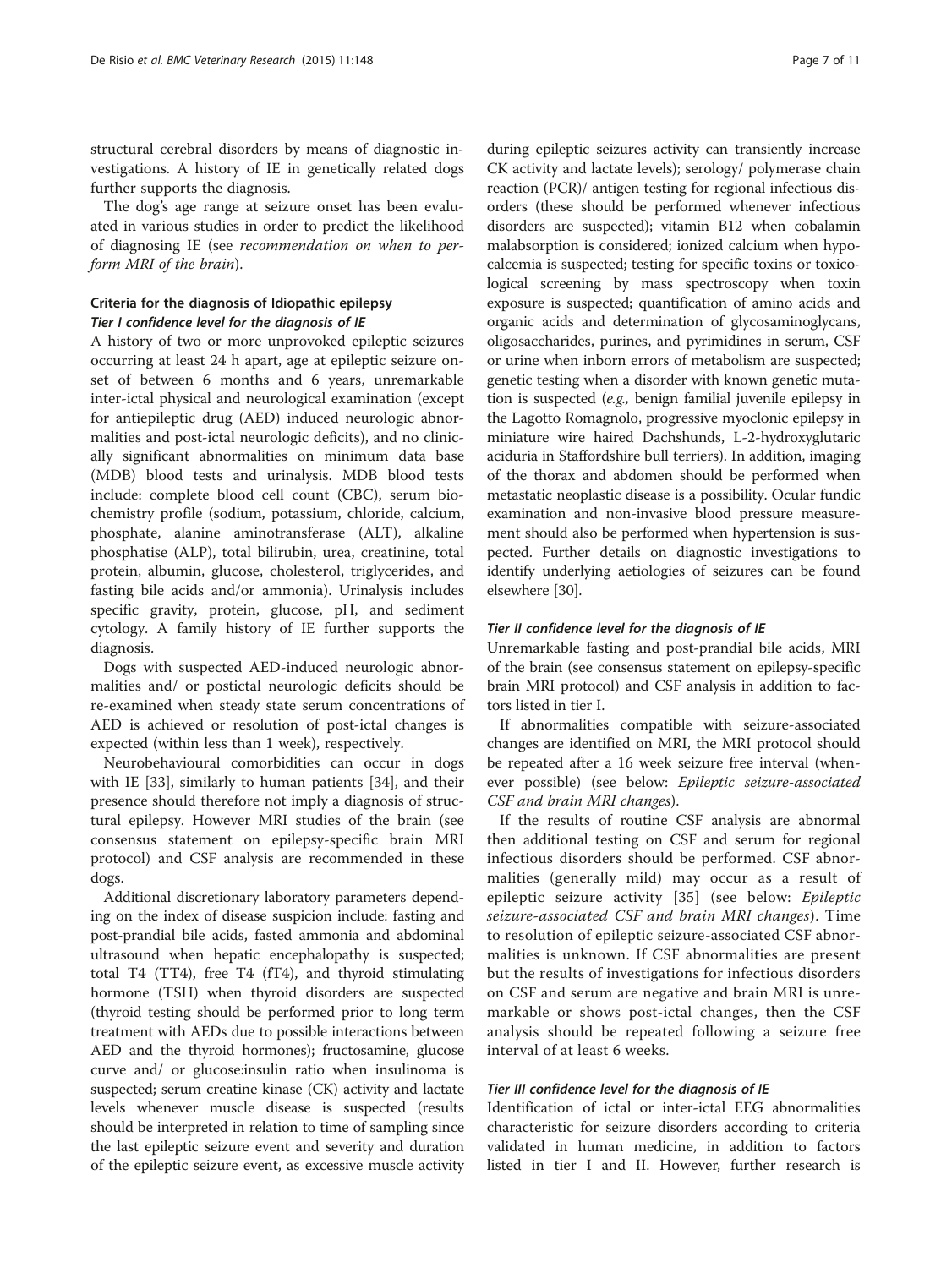needed to characterise the optimal protocol for EEG use in clinical veterinary practice.

Epileptic seizure-associated CSF and brain MRI changes Epileptic seizure activity has been reported to cause CSF abnormalities [\[35\]](#page-10-0) and intraparenchymal cerebral signal changes on MRI performed within 14 days of the last epileptic seizure [\[36](#page-10-0)]. The MRI signal changes are located unilaterally or bilaterally, predominantly in the piriform and temporal lobes, and sometimes also in the olfactory bulb and frontal lobe. The signal changes are characterised by varying degrees of hyperintensity on T2 weighted, FLAIR and diffusion-weighted imaging, hypointensity on T1 weighted images, and occasionally heterogenous contrast enhancement following gadolinium administration [[36](#page-10-0), [37](#page-10-0)]. Following antiepileptic treatment only, these signal changes partly or completely resolved on repeated MRI 10 to 16 weeks later, indicating that these changes most likely represent cytotoxic and vasogenic oedema induced by the epileptic seizures. Histologic examination of the affected temporal cortex, hippocampus and piriform lobe revealed oedema, neovascularization, reactive astrocytosis, and acute neuronal necrosis [\[36\]](#page-10-0). Repeated MRI of the brain after a period of seizure control, along with clinical and CSF analysis findings, may help to differentiate epileptic seizureinduced changes from inflammatory or neoplastic epileptogenic structural lesions [[36](#page-10-0)].

Mild postictal CSF pleocytosis and sometimes also increased protein concentration have been reported as a transient CSF abnormality in people, generally following repetitive generalized tonic-clonic seizures [[38\]](#page-10-0). Mild CSF pleocytosis (up to 12 WBC/μl, reference range 0–5 WBC/μl) has also been identified following single focal or generalized tonic-clonic seizures in a small number of patients, particularly when CSF sampling occurred within 12 h of the last seizure [[39\]](#page-10-0). A study in idiopathic epileptic dogs identified an association between CSF white blood cell (WBC) count and time interval between the last seizure and the collection of the CSF. The longer the time interval, the lower the CSF WBC count. However, the CSF WBC count was within the reference range ( $\leq$ 5 WBC/ $\mu$ l) in all dogs and 80 % of dogs underwent CSF sampling 3 or more days after the last seizure. No association was found between CSF protein concentration and time of CSF collection and the occurrence of cluster seizures was not associated with any significant change in CSF WBC or protein concentration [[35](#page-10-0)]. The pathophysiology of seizure-induced CSF pleocytosis remains unclear. It is possible that a transient disturbance of the blood–brain barrier function (which has been demonstrated after seizures in experimental animals) and release of chemotactic substances into the CSF during the seizures result in these CSF abnormalities [[40\]](#page-10-0). Repeated CSF sampling after a seizure free interval

reveals no abnormalities [\[38](#page-10-0)].

Recommendation on when to perform MRI of the brain The dog's age at seizure onset and the presence of interictal neurological abnormalities have been evaluated in an attempt to predict the probability of identifying structural cerebral disorders in epileptic dogs. In a study in a non-referral canine population, structural epilepsy was statistically more probable in dogs <1 year or > 7 years of age at seizure onset, whereas IE was statistically more probable in dogs aged 1 to 5 years at first seizure and when the interictal period was longer than 4 weeks [[41](#page-10-0)]. In a retrospective study on a referral population of 240 dog with epileptic seizures, seizure onset between 1 and 5 years of age was associated with a 3.25 times greater likelihood for idiopathic epilepsy than structural epilepsy and reactive seizures [[6\]](#page-9-0). One study reported brain MRI abnormalities in 22 % (14/63) and 90 % (47/52) of epileptic dogs with normal and abnormal neurological examination, respectively [[42](#page-10-0)]. Results of CSF analysis (normal versus abnormal) were significantly associated with the results of the MRI study (normal versus abnormal), in dogs with both normal and abnormal neurological examination [[42](#page-10-0)]. Another study reported clinically significant MRI abnormalities, including olfactory or frontal lobe neoplasia, in 2.2 % (1/46) and 26.7 % (8/30) of inter-ictally normal epileptic dogs younger and older than 6 years of age, respectively [[43](#page-10-0)]. In a study including dogs whose first seizure occurred below the age of one year, 26 % (6/23) of dogs with a normal neurological examination had an underlying structural brain disease identified with MRI and CSF analysis [\[44\]](#page-10-0). Another study including dogs whose first seizure occurred ≥7 years of age identified an underlying CNS structural disease in 59 % (53/90) of dogs with an unremarkable inter-ictal neurologic examination [[45](#page-10-0)]. A retrospective study including 99 dogs  $\geq$  5 years of age at epileptic seizure onset reported that an abnormal neurologic examination had 74 % sensitivity and 62 % specificity to predict structural epilepsy with positive and negative predictive values of 79 %, and 55 %, respectively [[46](#page-10-0)]. Of the 53 dogs with an abnormal neurological examination, 42 (79 %) had a lesion detected by MRI or had abnormal findings on CSF analysis (some dogs had both CSF and MRI abnormalities). Fifteen of the 33 (45 %) dogs with normal neurological examination had structural epilepsy diagnosed on the basis of MRI or CSF analysis results [[46](#page-10-0)]. Another recent study demonstrated that age at seizure onset and neurological examination findings were both significantly associated with type of brain disease (functional versus structural) [[24](#page-10-0)]. In this study, 89 % (230/258) of dogs with IE had an age at seizure onset < 6 years and 84 % (217/258) of dogs with IE were neurologically normal inter-ictally. Dogs that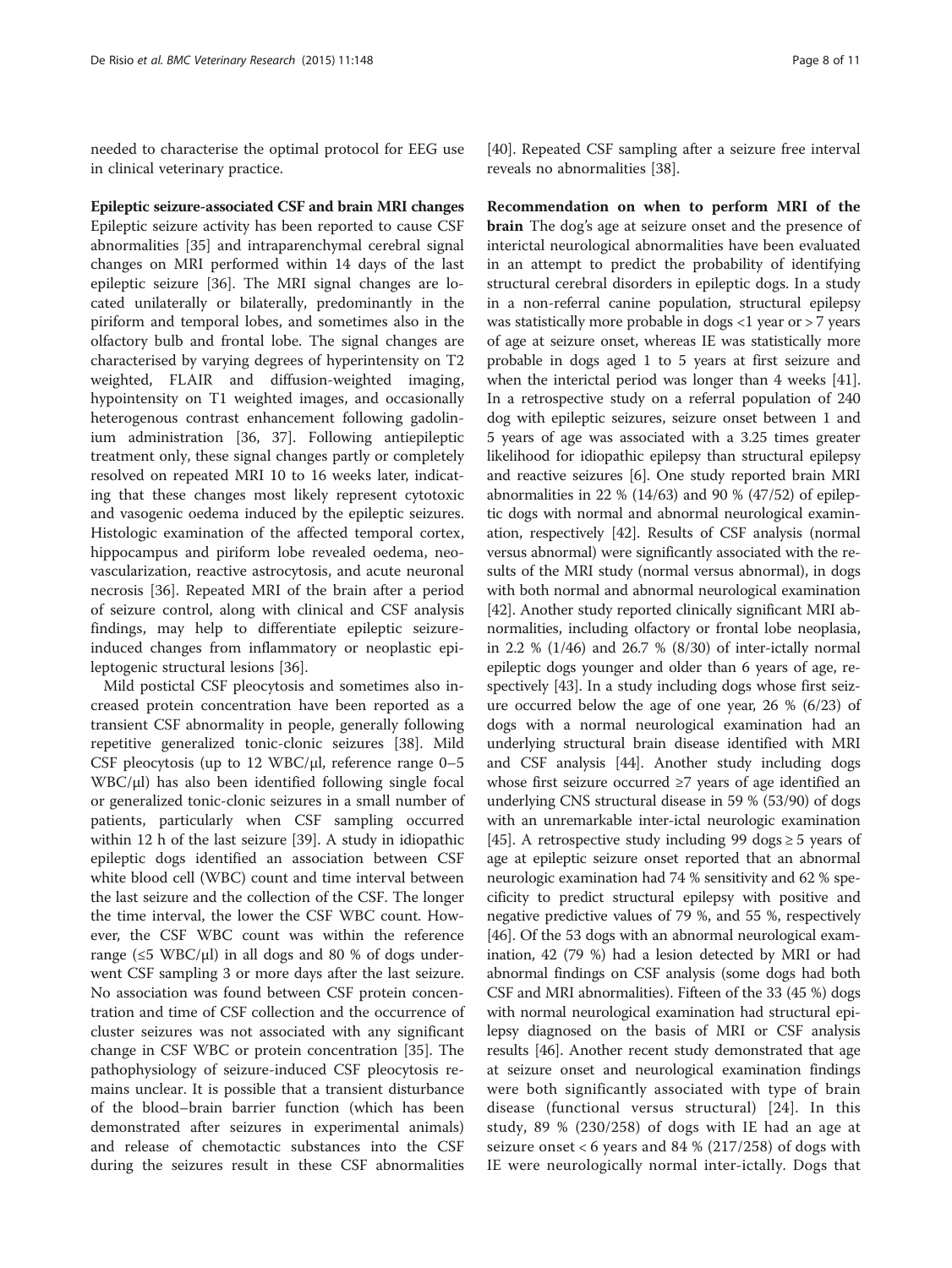were older at seizure onset were significantly more likely to have an asymmetrical structural cerebral lesion (mean age at seizure onset  $7.6 \pm 3.4$  years) than IE  $(3.3 \pm 2.1 \text{ years})$ . The odds of identifying an asymmetrical structural cerebral lesion rather than IE increased 1.6-fold with each additional year of age at seizure onset. Dogs with neurological abnormalities inter-ictally were 16.5 times more likely to have an asymmetrical structural cerebral lesion and 12.5 times more likely to have a symmetrical structural cerebral lesion than IE. Dogs with single seizures rather than cluster seizures were more likely to have IE than an asymmetrical structural cerebral lesion [\[24](#page-10-0)]. In another study, of 51 dogs presenting with status epilepticus as the first manifestation of seizure disorder, 45.1 % had structural epilepsy, 31.4 % had reactive seizures and 23.5 % had IE [\[23\]](#page-10-0). Dogs with IE had a reduced risk of developing status epilepticus at seizure onset compared to dogs with structural epilepsy or reactive seizures [[23](#page-10-0)].

To further investigate the predictive value of age at epileptic seizure onset to differentiate between idiopathic and structural epilepsy, the data from the studies performed by Pakozdy [\[6](#page-9-0)] and Armaşu [[24\]](#page-10-0) have been combined and analysed. There were 372 dogs with IE and 236 dogs with structural epilepsy. There was a significant association between age of onset and cause of epilepsy for dogs under 6 years of age at epileptic seizure onset (Chi-squared = 5.136,  $n = 431$ ,  $p = 0.023$ ) when the cut-off was set at 6 months (Fig. 1). Dogs between 6 months and 6 years were significantly more likely to be affected by idiopathic than symptomatic epilepsy

compared to dogs under 6 months. Whereas, there was no significant association between age of onset and cause of epilepsy for dogs under 6 years of age at epileptic seizure onset (Chi-squared =  $2.95$ ,  $n = 431$ ,  $p = 0.086$ ) when the cut-off was set at 1 year (Fig. 2). A binary logistic regression demonstrated that dogs aged between 6 months and 6 years at epileptic seizure onset were 2.65 times more likely to be affected by IE than SE  $(p = 0.03)$  than those under 6 months of age at epileptic seizure onset. Whereas, a binary logistic regression demonstrated that there was no significant association between age of onset and cause of epilepsy for dogs under 6 years of age at epileptic seizure onset  $(p > 0.05)$  when the cut-off was set at 1 year. When comparing the 5 versus 6 years of age at epileptic seizure onset as upper cut off, the 6 year cut off was a better predictor (77.3 % accuracy versus 74.5 %) and had a better model fit with a lower Akaike Information Criteria (AIC) value. A binary logistic regression demonstrated that dogs under 6 at age at epileptic seizure onset were 10.89 times more likely to be affected by IE than structural epilepsy  $(p < 0.001)$ . Whereas, a binary logistic regression demonstrated that dogs under 5 of age at epileptic seizure onset were 8.00 times more likely to be affected by IE than structural epilepsy ( $p < 0.001$ ).

Based on the information described above, the authors' recommendation is to perform MRI of the brain (using the veterinary epilepsy-specific MRI protocol) and routine CSF analysis, after exclusion of reactive seizures, in dogs with:



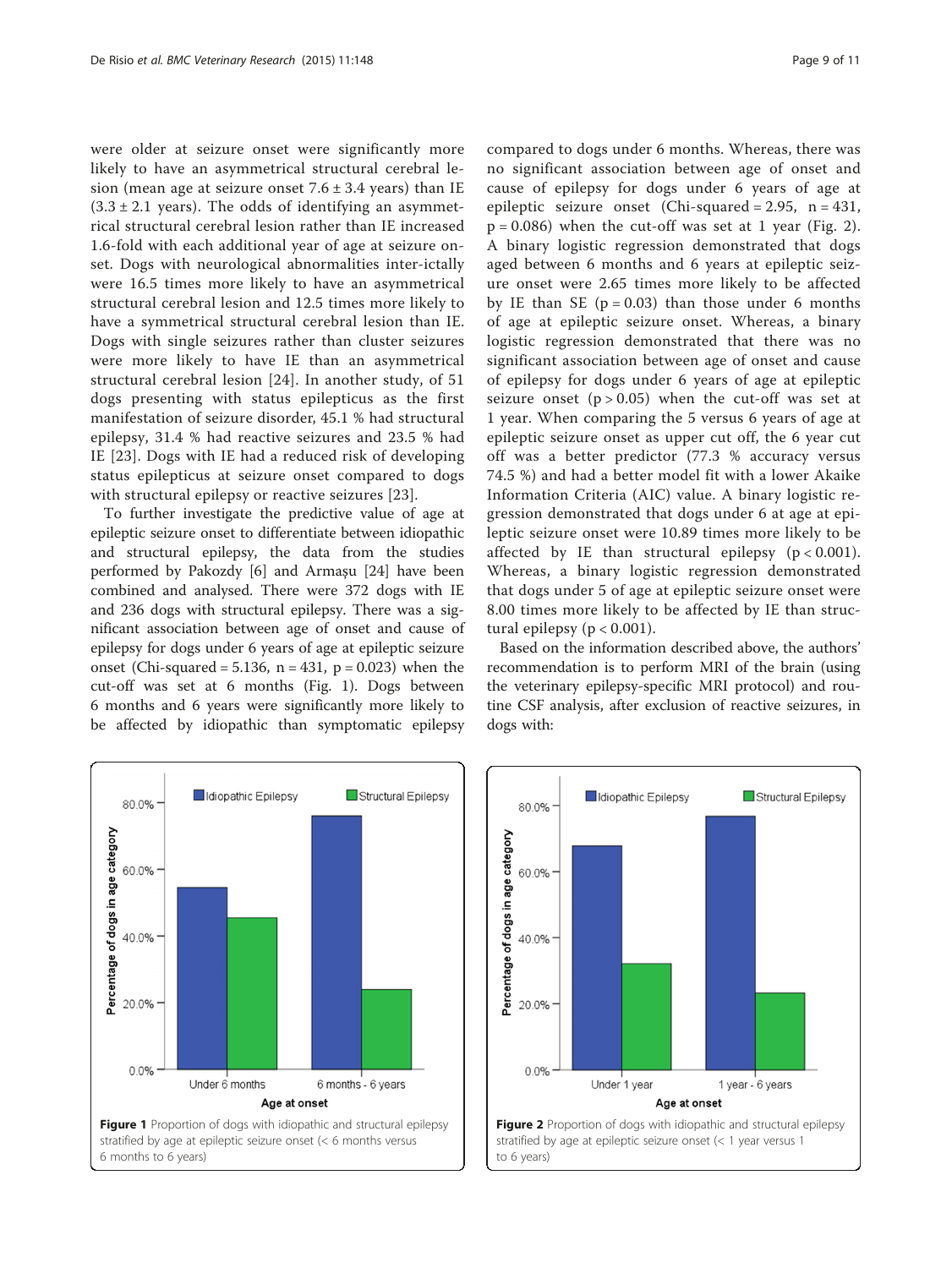- <span id="page-9-0"></span>• interictal neurological abnormalities consistent with intracranial neurolocalisation
- status epilepticus or cluster seizure
- a previous presumptive diagnosis of IE and drug-resistance with a single AED titrated to the highest tolerable dose.

#### Conclusions

The recommendations presented in this article represent the basis of a more standardised diagnostic approach to the seizure patient. These guidelines are likely to evolve over time with advances in structural and functional neuroimaging, EEG, and molecular genetics of canine epilepsy.

#### Additional file

[Additional file 1:](http://www.biomedcentral.com/content/supplementary/s12917-015-0462-1-s1.doc) Standardised epilepsy investigation questionnaire.

#### Abbreviations

IE: Idiopathic epilepsy; ILAE: International League Against Epilepsy; MRI: Magnetic resonance imaging; CSF: Cerebrospinal fluid; EEG: Electroencephalography; AED: Antiepileptic drug; MDB: Minimum data base; CK: Creatine kinase; PCR: Polymerase chain reaction.

#### Competing interests

Following reimbursements, fees and funding have been received by the authors in the last three years and have been declared in the competing interest section. CR, RGF, HAV, KM, MP and JP have received fees for acting as a consultant for Boehringer Ingelheim (KM, MP: consultancy during development and approval of imepitoin; CR: pain consultancy; RGF, JP, HAV: consultancy pre and post launch of imepitoin). AT has been an advisor for Boehringer Ingelheim. SFMB, HAV and AT have been responsible principal investigator of several research studies concerning imepitoin financed by Boehringer Ingelheim. SFMB, HAV, JP, HP, MB, CR and AF received speaking fees from Boehringer Ingelheim. HP received consulting and speaking fees and funding for a collaborative project from Eisai Co. LTD. HAV received funding for a collaborative project from Desitin and Nestlé Purina Research. AF and LDR received reimbursements from Boehringer Ingelheim. LDR has received consulting and speaking fees from Vetoquinol. MP has received consultant fees for Aratana. The other authors declared that they have no competing interests.

#### Author's contributions

LDR chaired and SFMB co-chaired the diagnosis working group (LDR, SFMB, KM, JP, SVM, AT) and LDR wrote the first draft of the consensus paper with the help of SFMB, KM, JP, SVM, AT and HAV. RMAP re-analysed the data from AP and HAV. All authors read, critiqued, commented and approved the final manuscript.

#### Authors' information

Luisa De Risio chair of diagnosis working group.

Sofie Bhatti co-chair of diagnosis working group.

Karen Muñana, Jacques Penderis, Veronika Stein and Andrea Tipold members of the diagnosis working group (alphabetically listed).

Holger A Volk chair of IVETF.

All other co-authors are members of IVETF and are list alphabetically and have approved the consensus statements.

#### Acknowledgements

The authors are grateful to all owners of epileptic pets and veterinary colleagues who have inspired the group to create consensus statements. The authors also would like to thank the research office for assessing the manuscript according to the Royal Veterinary College's code of good research practice (Authorisation Number – CCS\_ 01025). This study was not financially supported by any organization or grant.

#### Author details

<sup>1</sup> Animal Health Trust, Lanwades Park, Kentford, Newmarket, CB8 7UU Suffolk UK. <sup>2</sup>Department of Small Animal Medicine and Clinical Biology, Faculty of Veterinary Medicine, Ghent University, Salisburylaan 133, Merelbeke 9820, Belgium.<sup>3</sup> Department of Clinical Sciences, College of Veterinary Medicine, North Carolina State University, 1052 William Moore Drive, Raleigh, NC 27607, USA. <sup>4</sup>Vet Extra Neurology, Broadleys Veterinary Hospital, Craig Leith Road, Stirling FK7 7LE, Stirlingshire, UK. <sup>5</sup>Department of Small Animal Medicine and Surgery, University of Veterinary Medicine Hannover, Bünteweg 9, 30559 Hannover, Germany. <sup>6</sup>Department of Veterinary and Clinical Sciences, Faculty of Health and Medical Sciences, University of Copenhagen, Frederiksberg C, Denmark.<sup>7</sup> Fernside Veterinary Centre, 205 Shenley Road, Borehamwood SG9 0TH, Hertfordshire, UK. <sup>8</sup>Centre for Clinical Veterinary Medicine, Ludwig-Maximilians-University, Veterinärstr. 13, 80539 Munich, Germany. <sup>9</sup>University of Melbourne, 250 Princes Highway, Weibee 3015, VIC, Australia <sup>10</sup>Department of Clinical Sciences of Companion Animals, Utrecht University, Yalelaan 108, 3583 CM Utrecht, The Netherlands. <sup>11</sup> Section of Clinical & Comparative Neuropathology, Centre for Clinical Veterinary Medicine, Ludwig-Maximilians-University, Veterinärstr. 13, 80539 Munich, Germany. <sup>12</sup>Department of Clinical Science and Services, Royal Veterinary College, Hatfield AL9 7TA, Hertfordshire, UK. <sup>13</sup>Clinical Unit of Internal Medicine Small Animals, University of Veterinary Medicine, Veterinärplatz 1, 1210 Vienna, Austria. 14University of Minnesota College of Veterinary Medicine, D426 Veterinary Medical Center, 1352 Boyd Avenue, St. Paul, MN 55108, USA. <sup>15</sup>College of Veterinary Medicine, University of Georgia, 501 DW Brooks Drive, Athens, GA 30602, USA. <sup>16</sup>Chicago Veterinary Neurology and Neurosurgery, 3123 N. Clybourn Avenue, Chicago, IL 60618, USA. <sup>17</sup>Department of Pharmacology, Toxicology and Pharmacy, Ludwig-Maximillians-University, Königinstr. 16, 80539 Munich, Germany. <sup>18</sup>Department of Animal Medicine and Surgery, Veterinary Faculty, Universitat Autònoma de Barcelona, Campus UAB, Bellaterra, 08193 Barcelona, Spain. 19Fitzpatrick Referrals, Halfway Lane, Eashing, Godalming GU7 2QQ, Surrey, UK. <sup>20</sup>School of Veterinary Medicine, Faculty of Health & Medical Sciences, University of Surrey, Guildford GU2 7TE, Surrey, UK.

Received: 4 June 2015 Accepted: 29 June 2015 Published online: 28 August 2015

#### References

- 1. Fisher RS, van Emde BW, Blume W, Elger C, Genton P, Lee P, et al. Epileptic seizures and epilepsy: definitions proposed by the International League Against Epilepsy (ILAE) and the International Bureau for Epilepsy (IBE). Epilepsia. 2005;46:470–2.
- 2. Fisher RS, Acevedo C, Arzimanoglou A, Bogacz A, Cross JH, Elger CE, et al. ILAE official report: a practical clinical definition of epilepsy. Epilepsia. 2014;55:475–82.
- 3. Berg AT, Berkovic SF, Brodie MJ, Buchhalter J, Cross JH, van Emde BW, et al. Revised terminology and concepts for organization of seizures and epilepsies: report of the ILAE Commission on Classification and Terminology, 2005-2009. Epilepsia. 2010;51:676–85.
- 4. Mariani CL. Terminology and classification of seizures and epilepsy in veterinary patients. Top Companion Anim Med. 2013;28:34–41.
- 5. Shorvon S. The concept of symptomatic epilepsy and the complexities of assigning cause in epilepsy. Epilepsy Behav. 2014;32:1–8.
- 6. Pákozdy A, Leschnik M, Tichy AG, Thalhammer JG. Retrospective clinical comparison of idiopathic versus symptomatic epilepsy in 240 dogs with seizures. Acta Vet Hung. 2008;56:471–83.
- 7. Hülsmeyer V, Zimmermann R, Brauer C, Sauter-Louis C, Fischer A. Epilepsy in Border Collies: Clinical manifestation, outcome, and mode of inheritance. J Vet Intern Med. 2010;24:171–8.
- 8. Fredsø N, Koch BC, Toft N, Berendt M. Risk factors for survival in a University Hospital population of dogs with epilepsy. J Vet Intern Med. 2014. doi[:10.1111/jvim.12443](http://dx.doi.org/10.1111/jvim.12443).
- 9. Thomas WB. Evaluation of veterinary patients with brain disease. Vet Clin North Am Small Anim Pract. 2010;40:1–19.
- 10. Urkasemsin G, Olby NJ. Canine paroxysmal movement disorders. Vet Clin North Am Small Anim Pract. 2014;44:1091–102.
- 11. Platt SR. Mimics of seizure activity: Disorders confused with epilepsy. In: De Risio L, Platt S, editors. Canine and feline epilepsy: diagnosis and management. Wallingford: CABI; 2014. p. 244–76.